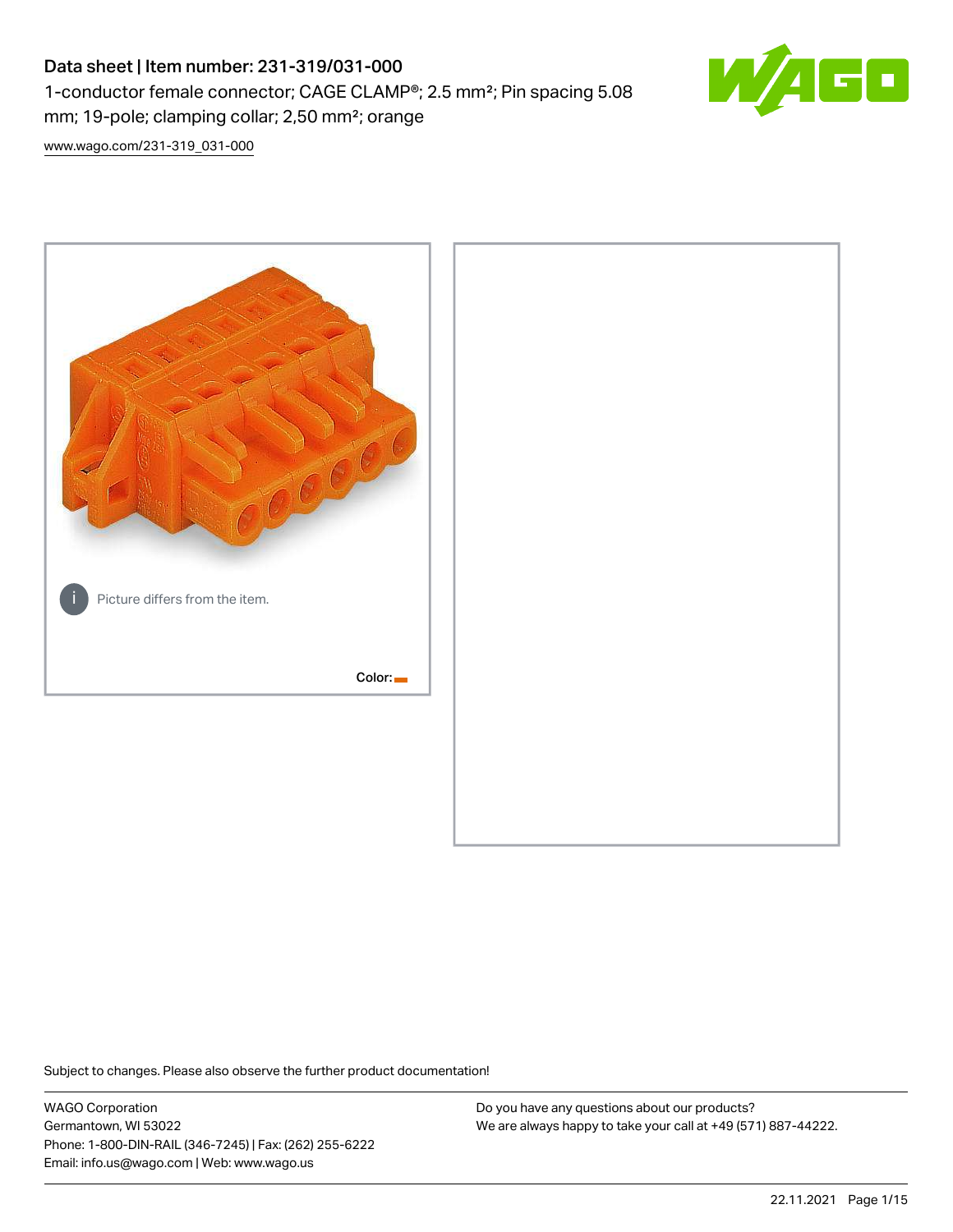

#### Dimensions in mm

 $L_1$  = (pole no. x pin spacing) + 3 mm

 $L_2$  = (pole no. x pin spacing) + 8.8 mm

 $L_3$  = (pole no. x pin spacing) + 14.8 mm

2- to 3-pole female connectors – one latch only

#### Item description

- Universal connection for all conductor types  $\blacksquare$
- Easy cable pre-assembly and on-unit wiring via vertical and horizontal CAGE CLAMP<sup>®</sup> actuation П

.<br>Subject to changes. Please also observe the further product documentation!

WAGO Corporation Germantown, WI 53022 Phone: 1-800-DIN-RAIL (346-7245) | Fax: (262) 255-6222 Email: info.us@wago.com | Web: www.wago.us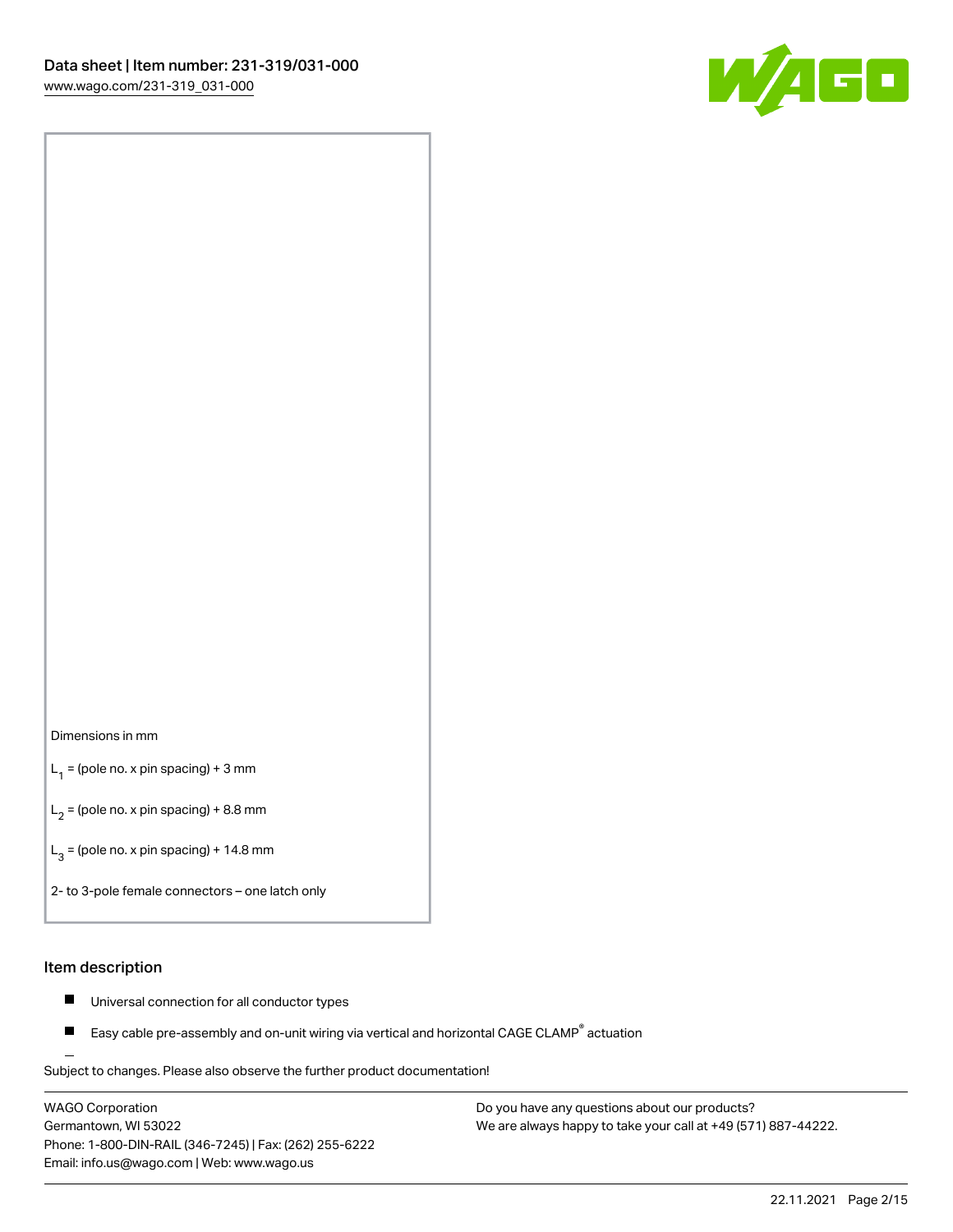W/AGO

- Integrated test ports
- $\blacksquare$ With coding fingers

# Data

# Notes

| Safety information 1 | The MCS-MULTI CONNECTION SYSTEM includes connectors<br>without breaking capacity in accordance with DIN EN 61984. When<br>used as intended, these connectors must not be connected<br>/disconnected when live or under load. The circuit design should<br>ensure header pins, which can be touched, are not live when<br>unmated. |
|----------------------|-----------------------------------------------------------------------------------------------------------------------------------------------------------------------------------------------------------------------------------------------------------------------------------------------------------------------------------|
| Variants:            | Gold-plated or partially gold-plated contact surfaces<br>Other versions (or variants) can be requested from WAGO Sales or<br>configured at https://configurator.wago.com/                                                                                                                                                         |

## Electrical data

### IEC Approvals

| Ratings per                 | IEC/EN 60664-1                                                        |
|-----------------------------|-----------------------------------------------------------------------|
| Rated voltage (III / 3)     | 320 V                                                                 |
| Rated surge voltage (III/3) | 4 <sub>kV</sub>                                                       |
| Rated voltage (III/2)       | 320 V                                                                 |
| Rated surge voltage (III/2) | 4 <sub>k</sub> V                                                      |
| Nominal voltage (II/2)      | 630 V                                                                 |
| Rated surge voltage (II/2)  | 4 <sub>k</sub> V                                                      |
| Rated current               | 16 A                                                                  |
| Legend (ratings)            | $(III / 2)$ $\triangle$ Overvoltage category III / Pollution degree 2 |

## UL Approvals

| Approvals per                  | <b>UL 1059</b> |
|--------------------------------|----------------|
| Rated voltage UL (Use Group B) | 300 V          |
| Rated current UL (Use Group B) | 15 A           |
| Rated voltage UL (Use Group D) | 300 V          |
| Rated current UL (Use Group D) | 10 A           |

## Ratings per UL

| Rated voltage UL 1977 | 600 V  |
|-----------------------|--------|
| Rated current UL 1977 | $\sim$ |

Subject to changes. Please also observe the further product documentation!

| WAGO Corporation                                       | Do you have any questions about our products?                 |
|--------------------------------------------------------|---------------------------------------------------------------|
| Germantown. WI 53022                                   | We are always happy to take your call at +49 (571) 887-44222. |
| Phone: 1-800-DIN-RAIL (346-7245)   Fax: (262) 255-6222 |                                                               |
| Email: info.us@wago.com   Web: www.wago.us             |                                                               |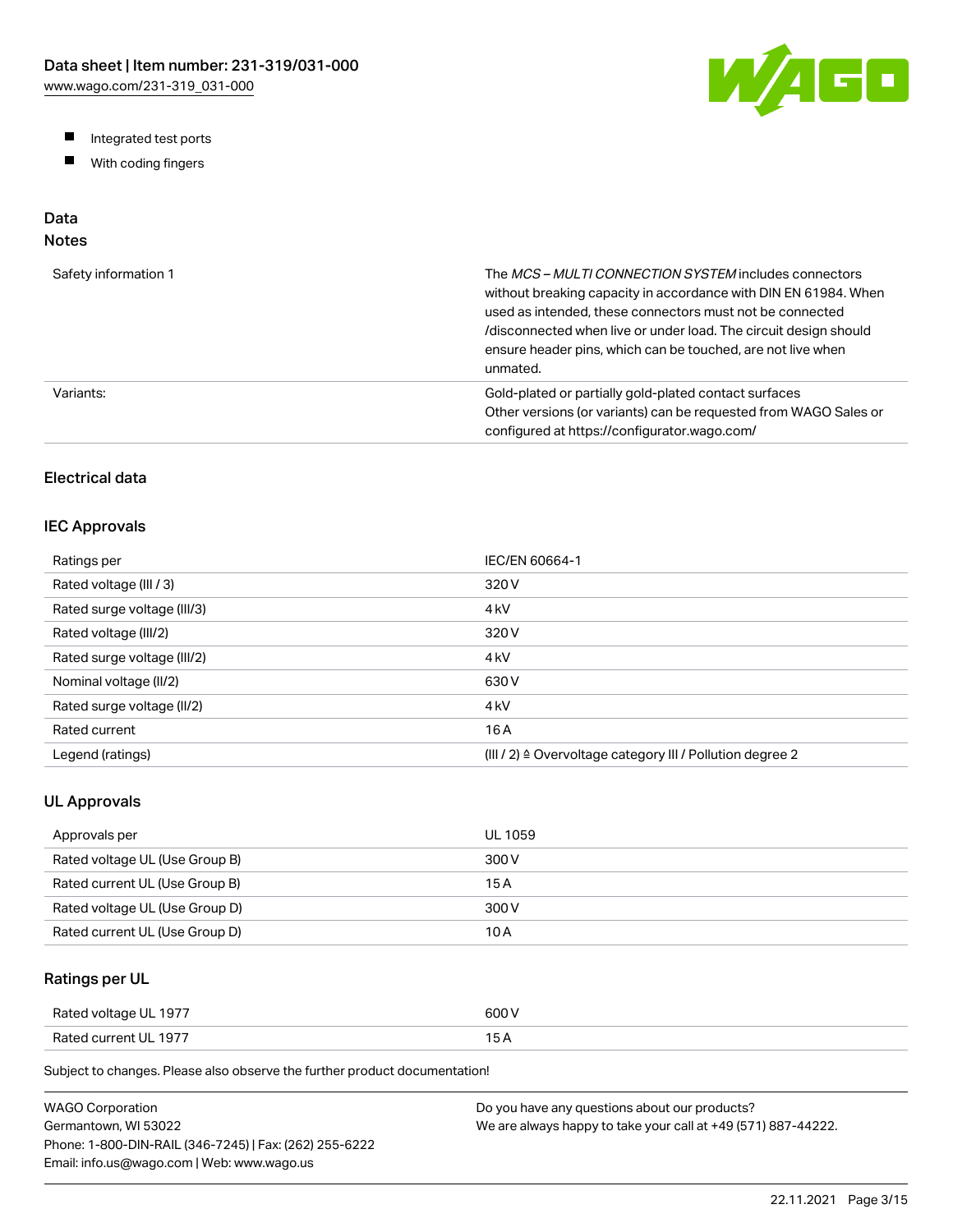

#### CSA Approvals

| Approvals per                   | CSA   |
|---------------------------------|-------|
| Rated voltage CSA (Use Group B) | 300 V |
| Rated current CSA (Use Group B) | 15 A  |
| Rated voltage CSA (Use Group D) | 300 V |
| Rated current CSA (Use Group D) | 10 A  |

## Connection data

| Total number of connection points | 19 |
|-----------------------------------|----|
| Total number of potentials        | 19 |
| Number of connection types        |    |
| Number of levels                  |    |

#### Connection 1

| Connection technology                             | CAGE CLAMP®                             |
|---------------------------------------------------|-----------------------------------------|
| Actuation type                                    | Operating tool                          |
| Solid conductor                                   | $0.082.5$ mm <sup>2</sup> / 28  12 AWG  |
| Fine-stranded conductor                           | $0.08$ 2.5 mm <sup>2</sup> / 28  12 AWG |
| Fine-stranded conductor; with insulated ferrule   | $0.251.5$ mm <sup>2</sup>               |
| Fine-stranded conductor; with uninsulated ferrule | $0.252.5$ mm <sup>2</sup>               |
| Strip length                                      | $89$ mm / 0.31  0.35 inch               |
| Number of poles                                   | 19                                      |
| Conductor entry direction to mating direction     | 0°                                      |

### Physical data

| Pin spacing | 5.08 mm / 0.2 inch     |
|-------------|------------------------|
| Width       | 111.32 mm / 4.383 inch |
| Height      | 14.3 mm / 0.563 inch   |
| Depth       | 26.45 mm / 1.041 inch  |

#### Mechanical data

| Mounting type | Mounting flange       |
|---------------|-----------------------|
| Mounting type | Feed-through mounting |
|               | Panel mounting        |

Subject to changes. Please also observe the further product documentation!

| <b>WAGO Corporation</b>                                | Do you have any questions about our products?                 |
|--------------------------------------------------------|---------------------------------------------------------------|
| Germantown, WI 53022                                   | We are always happy to take your call at +49 (571) 887-44222. |
| Phone: 1-800-DIN-RAIL (346-7245)   Fax: (262) 255-6222 |                                                               |
| Email: info.us@wago.com   Web: www.wago.us             |                                                               |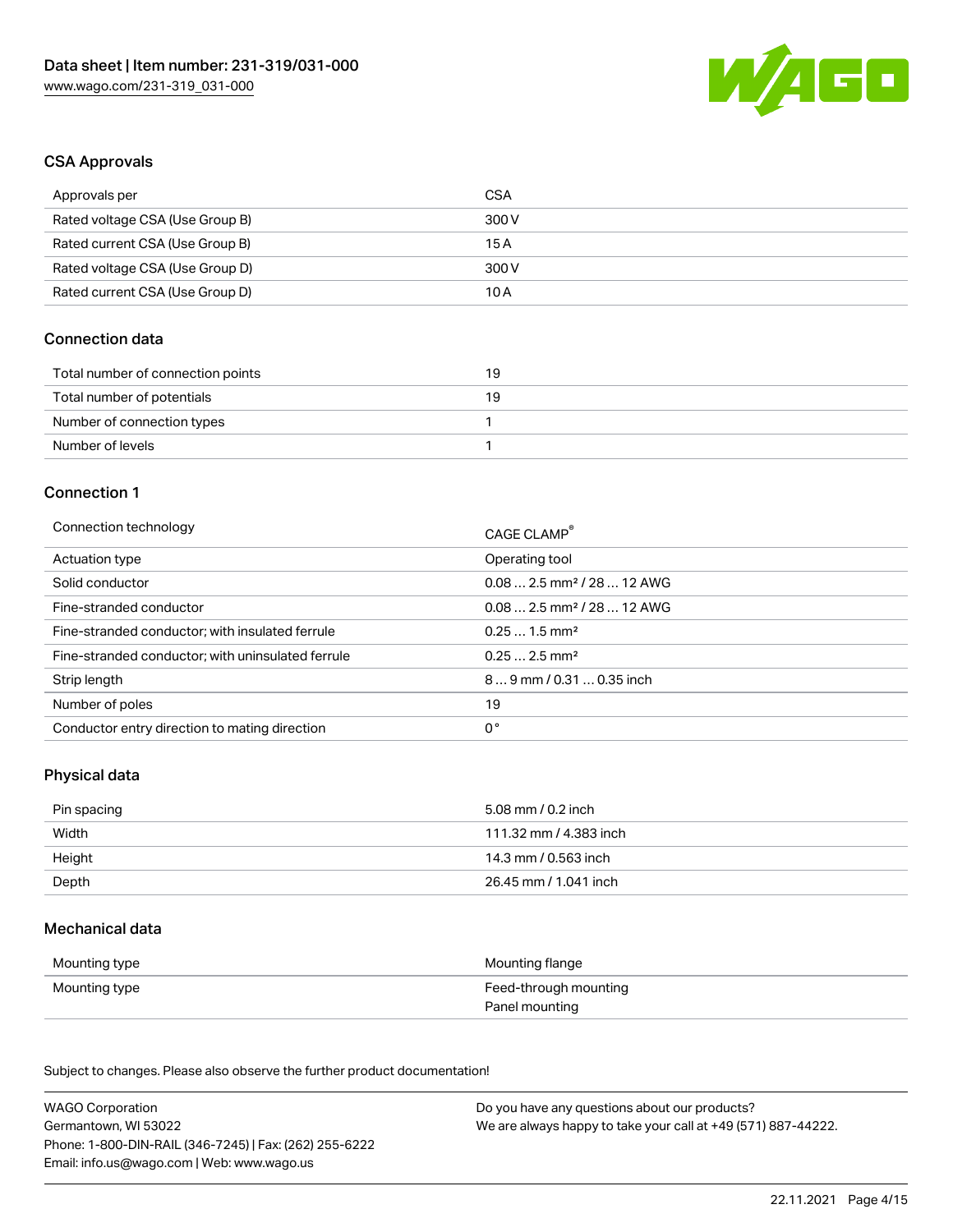

## Plug-in connection

| Contact type (pluggable connector) | Female connector/socket |
|------------------------------------|-------------------------|
| Connector (connection type)        | for conductor           |
| Mismating protection               | No.                     |
| Locking of plug-in connection      | Without                 |
|                                    |                         |

#### Material data

| Color                       | orange                            |
|-----------------------------|-----------------------------------|
| Material group              |                                   |
| Insulation material         | Polyamide (PA66)                  |
| Flammability class per UL94 | V <sub>0</sub>                    |
| Clamping spring material    | Chrome nickel spring steel (CrNi) |
| Contact material            | Copper alloy                      |
| Contact plating             | tin-plated                        |
| Fire load                   | 0.505 MJ                          |
| Weight                      | 35.1 g                            |

## Environmental requirements

| Limit temperature range<br>$\blacksquare$ . The contract of the contract of the contract of the contract of the contract of the contract of the contract of the contract of the contract of the contract of the contract of the contract of the contract of the | . +85 °Ր<br>-60 |
|-----------------------------------------------------------------------------------------------------------------------------------------------------------------------------------------------------------------------------------------------------------------|-----------------|
|-----------------------------------------------------------------------------------------------------------------------------------------------------------------------------------------------------------------------------------------------------------------|-----------------|

## Commercial data

| Product Group         | 3 (Multi Conn. System) |
|-----------------------|------------------------|
| PU (SPU)              | 10 Stück               |
| Packaging type        | box                    |
| Country of origin     | <b>DE</b>              |
| <b>GTIN</b>           | 4044918349987          |
| Customs tariff number | 8536694040             |

## Approvals / Certificates

#### Country specific Approvals

| Logo | Approval                               | <b>Additional Approval Text</b> | Certificate<br>name |
|------|----------------------------------------|---------------------------------|---------------------|
|      | CВ<br>DEKRA Certification B.V.         | IEC 61984                       | NL-39756            |
|      | <b>CSA</b><br>DEKRA Certification B.V. | C <sub>22.2</sub>               | 1466354             |

Subject to changes. Please also observe the further product documentation!

WAGO Corporation Germantown, WI 53022 Phone: 1-800-DIN-RAIL (346-7245) | Fax: (262) 255-6222 Email: info.us@wago.com | Web: www.wago.us Do you have any questions about our products? We are always happy to take your call at +49 (571) 887-44222.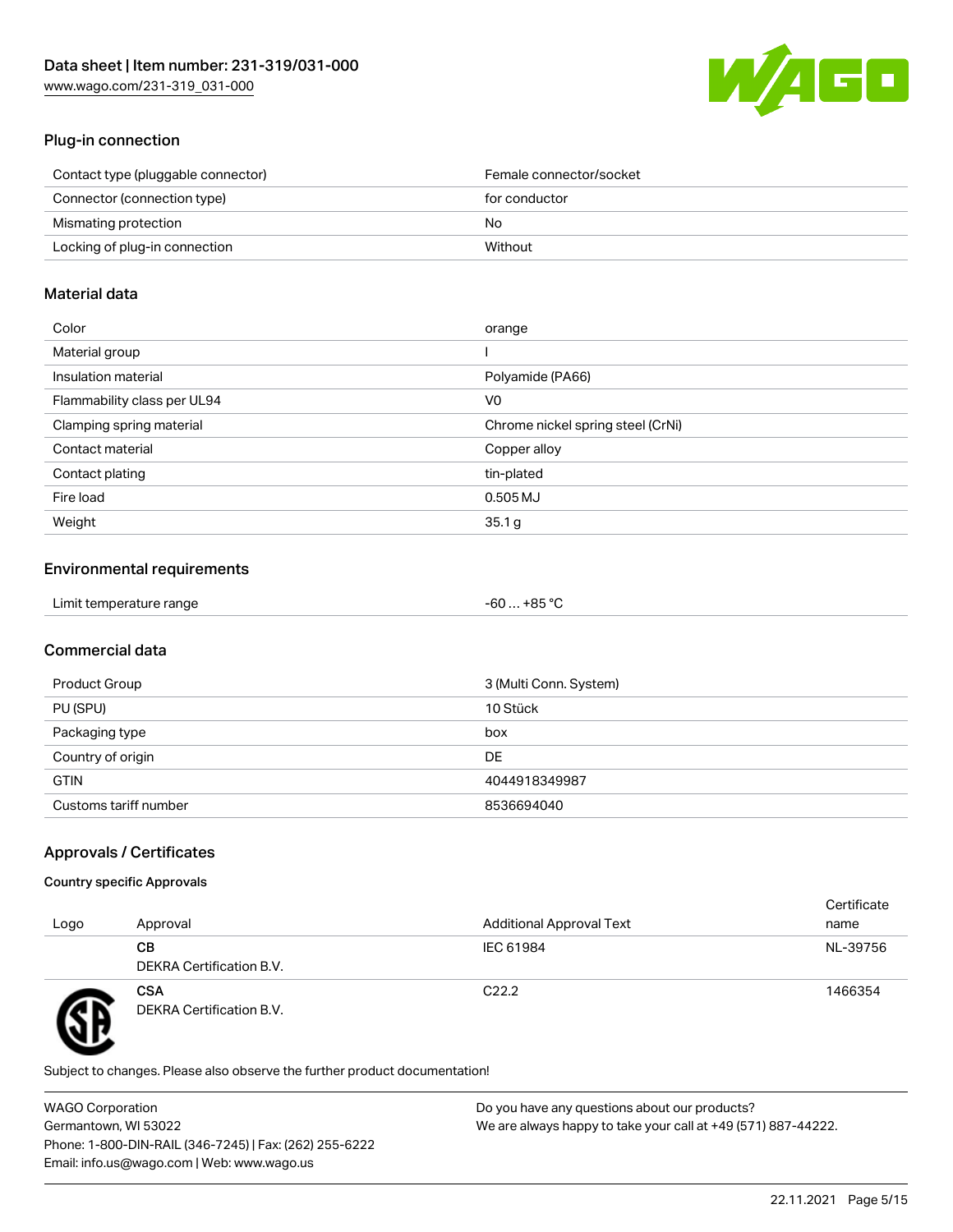

|      | <b>KEMA/KEUR</b>         | EN 61984 | 2190761.01 |
|------|--------------------------|----------|------------|
| KEMA | DEKRA Certification B.V. |          |            |

#### Ship Approvals

| Logo               | Approval                           | <b>Additional Approval Text</b> | Certificate<br>name             |
|--------------------|------------------------------------|---------------------------------|---------------------------------|
| ABS<br><b>MOVE</b> | ABS<br>American Bureau of Shipping | $\overline{\phantom{0}}$        | 19-<br>HG1869876-<br><b>PDA</b> |

#### UL-Approvals

|                            |                                         |                                 | Certificate |
|----------------------------|-----------------------------------------|---------------------------------|-------------|
| Logo                       | Approval                                | <b>Additional Approval Text</b> | name        |
| $\boldsymbol{\mathcal{P}}$ | cURus<br>Underwriters Laboratories Inc. | <b>UL 1059</b>                  | E45172      |
| D.                         | UL<br>UL International Germany GmbH     | <b>UL 1977</b>                  | E45171      |

### Counterpart

|                             | Item no.231-649<br>Male connector; 19-pole; Pin spacing 5.08 mm; orange                                              | www.wago.com/231-649         |
|-----------------------------|----------------------------------------------------------------------------------------------------------------------|------------------------------|
|                             | Item no.231-349/001-000<br>Male header; 19-pole; THT; 1.0 x 1.0 mm solder pin; straight; pin spacing 5.08 mm; orange | www.wago.com/231-349/001-000 |
| <b>SORT</b>                 | Item no.231-549/001-000<br>Male header; 19-pole; THT; 1.0 x 1.0 mm solder pin; angled; pin spacing 5.08 mm; orange   | www.wago.com/231-549/001-000 |
| <b>Optional accessories</b> |                                                                                                                      |                              |

Testing accessories

Testing accessories

Subject to changes. Please also observe the further product documentation!

| <b>WAGO Corporation</b>                                | Do you have any questions about our products?                 |
|--------------------------------------------------------|---------------------------------------------------------------|
| Germantown, WI 53022                                   | We are always happy to take your call at +49 (571) 887-44222. |
| Phone: 1-800-DIN-RAIL (346-7245)   Fax: (262) 255-6222 |                                                               |
| Email: info.us@wago.com   Web: www.wago.us             |                                                               |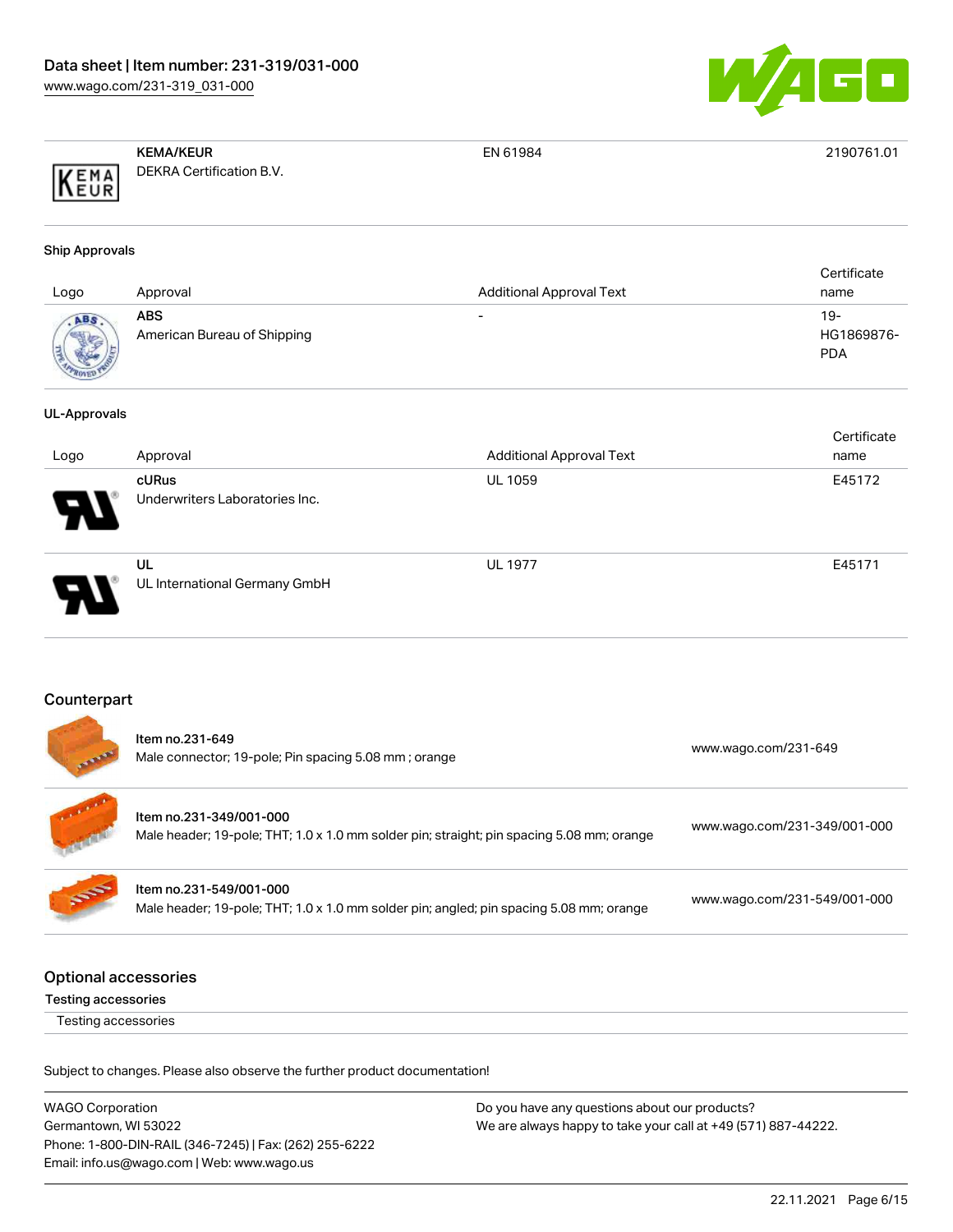[www.wago.com/231-319\\_031-000](http://www.wago.com/231-319_031-000)



[www.wago.com/210-136](http://www.wago.com/210-136)



Item no.: 210-136 Test plug; 2 mm Ø; with 500 mm cable

|                     | ltem no.: 231-661<br>Test plugs for female connectors; for 5 mm and 5.08 mm pin spacing; 2,50 mm <sup>2</sup> ; light gray                                                                      | www.wago.com/231-661             |
|---------------------|-------------------------------------------------------------------------------------------------------------------------------------------------------------------------------------------------|----------------------------------|
| Cover               |                                                                                                                                                                                                 |                                  |
| Cover               |                                                                                                                                                                                                 |                                  |
|                     | Item no.: 231-669<br>Lockout caps; for covering unused clamping units; orange                                                                                                                   | www.wago.com/231-669             |
| Marking accessories |                                                                                                                                                                                                 |                                  |
| Marking strip       |                                                                                                                                                                                                 |                                  |
|                     | Item no.: 210-331/508-103<br>Marking strips; as a DIN A4 sheet; MARKED; 1-12 (200x); Height of marker strip: 2.3 mm/0.091 in; Strip<br>length 182 mm; Horizontal marking; Self-adhesive; white  | www.wago.com/210-331<br>/508-103 |
|                     | Item no.: 210-331/508-104<br>Marking strips; as a DIN A4 sheet; MARKED; 13-24 (200x); Height of marker strip: 2.3 mm/0.091 in; Strip<br>length 182 mm; Horizontal marking; Self-adhesive; white | www.wago.com/210-331<br>/508-104 |
|                     | Item no.: 210-332/508-202<br>Marking strips; as a DIN A4 sheet; MARKED; 1-16 (160x); Height of marker strip: 3 mm; Strip length 182<br>mm; Horizontal marking; Self-adhesive; white             | www.wago.com/210-332<br>/508-202 |
|                     | Item no.: 210-332/508-204<br>Marking strips; as a DIN A4 sheet; MARKED; 17-32 (160x); Height of marker strip: 3 mm; Strip length<br>182 mm; Horizontal marking; Self-adhesive; white            | www.wago.com/210-332<br>/508-204 |
|                     | Item no.: 210-332/508-206<br>Marking strips; as a DIN A4 sheet; MARKED; 33-48 (160x); Height of marker strip: 3 mm; Strip length<br>182 mm; Horizontal marking; Self-adhesive; white            | www.wago.com/210-332<br>/508-206 |
|                     | Item no.: 210-332/508-205<br>Marking strips; as a DIN A4 sheet; MARKED; 1-32 (80x); Height of marker strip: 3 mm; Strip length 182<br>mm; Horizontal marking; Self-adhesive; white              | www.wago.com/210-332<br>/508-205 |
| Insulations stops   |                                                                                                                                                                                                 |                                  |
| Insulation stop     |                                                                                                                                                                                                 |                                  |
|                     | Item no.: 231-672<br>Insulation stop; 0.75 - 1 mm <sup>2</sup> ; dark gray                                                                                                                      | www.wago.com/231-672             |
|                     |                                                                                                                                                                                                 |                                  |



Item no.: 231-670 Insulation stop; 0.08-0.2 mm<sup>2</sup> / 0.2 mm<sup>2</sup> "s"; white [www.wago.com/231-670](http://www.wago.com/231-670) www.wago.com/231-670

Subject to changes. Please also observe the further product documentation!

WAGO Corporation Germantown, WI 53022 Phone: 1-800-DIN-RAIL (346-7245) | Fax: (262) 255-6222 Email: info.us@wago.com | Web: www.wago.us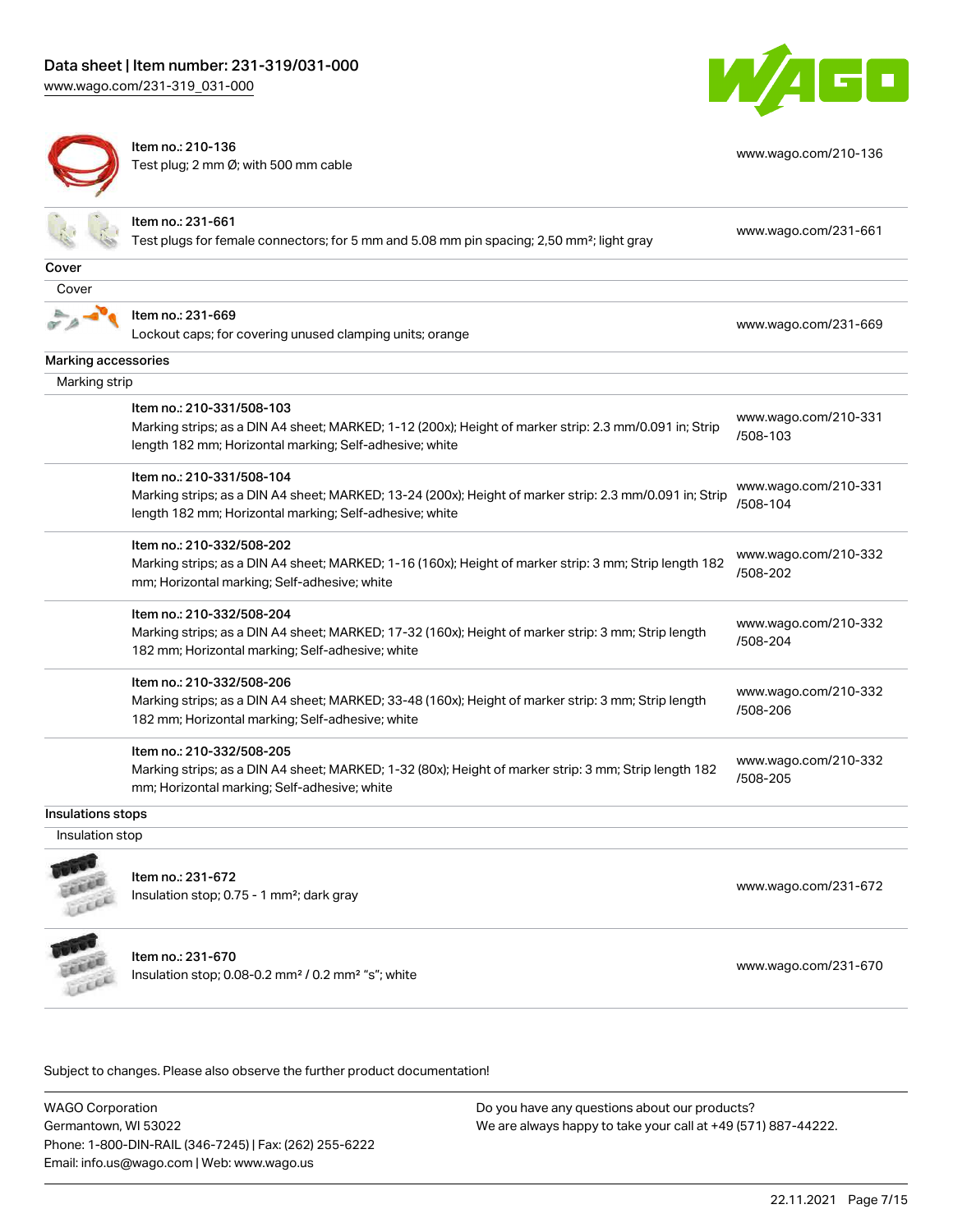

[www.wago.com/231-671](http://www.wago.com/231-671)

**CALL** Cecce Item no.: 231-671

Insulation stop; 0.25 - 0.5 mm²; light gray

| <b>Ferrules</b> |                                                                                                                                                                                    |                      |
|-----------------|------------------------------------------------------------------------------------------------------------------------------------------------------------------------------------|----------------------|
| Ferrule         |                                                                                                                                                                                    |                      |
|                 | Item no.: 216-101<br>Ferrule; Sleeve for 0.5 mm <sup>2</sup> / AWG 22; uninsulated; electro-tin plated; silver-colored                                                             | www.wago.com/216-101 |
|                 | Item no.: 216-104<br>Ferrule; Sleeve for 1.5 mm <sup>2</sup> / AWG 16; uninsulated; electro-tin plated; silver-colored                                                             | www.wago.com/216-104 |
|                 | Item no.: 216-106<br>Ferrule; Sleeve for 2.5 mm <sup>2</sup> / AWG 14; uninsulated; electro-tin plated; silver-colored                                                             | www.wago.com/216-106 |
|                 | Item no.: 216-102<br>Ferrule; Sleeve for 0.75 mm <sup>2</sup> / AWG 20; uninsulated; electro-tin plated; silver-colored                                                            | www.wago.com/216-102 |
|                 | Item no.: 216-103<br>Ferrule; Sleeve for 1 mm <sup>2</sup> / AWG 18; uninsulated; electro-tin plated                                                                               | www.wago.com/216-103 |
|                 | Item no.: 216-123<br>Ferrule; Sleeve for 1 mm <sup>2</sup> / AWG 18; uninsulated; electro-tin plated; silver-colored                                                               | www.wago.com/216-123 |
|                 | Item no.: 216-122<br>Ferrule; Sleeve for 0.75 mm <sup>2</sup> / AWG 20; uninsulated; electro-tin plated; silver-colored                                                            | www.wago.com/216-122 |
| B               | Item no.: 216-124<br>Ferrule; Sleeve for 1.5 mm <sup>2</sup> / AWG 16; uninsulated; electro-tin plated                                                                             | www.wago.com/216-124 |
|                 | Item no.: 216-142<br>Ferrule; Sleeve for 0.75 mm <sup>2</sup> / 18 AWG; uninsulated; electro-tin plated; electrolytic copper; gastight<br>crimped; acc. to DIN 46228, Part 1/08.92 | www.wago.com/216-142 |
|                 | Item no.: 216-132<br>Ferrule; Sleeve for 0.34 mm <sup>2</sup> / AWG 24; uninsulated; electro-tin plated                                                                            | www.wago.com/216-132 |
| ž.              | Item no.: 216-121<br>Ferrule; Sleeve for 0.5 mm <sup>2</sup> / AWG 22; uninsulated; electro-tin plated; silver-colored                                                             | www.wago.com/216-121 |
|                 | Item no.: 216-143<br>Ferrule; Sleeve for 1 mm <sup>2</sup> / AWG 18; uninsulated; electro-tin plated; electrolytic copper; gastight<br>crimped; acc. to DIN 46228, Part 1/08.92    | www.wago.com/216-143 |
|                 | Item no.: 216-131<br>Ferrule; Sleeve for 0.25 mm <sup>2</sup> / AWG 24; uninsulated; electro-tin plated; silver-colored                                                            | www.wago.com/216-131 |
| 1               | Item no.: 216-141<br>Ferrule; Sleeve for 0.5 mm <sup>2</sup> / 20 AWG; uninsulated; electro-tin plated; electrolytic copper; gastight<br>crimped; acc. to DIN 46228, Part 1/08.92  | www.wago.com/216-141 |
|                 | Item no.: 216-152<br>Ferrule; Sleeve for 0.34 mm <sup>2</sup> / AWG 24; uninsulated; electro-tin plated                                                                            | www.wago.com/216-152 |

Subject to changes. Please also observe the further product documentation!

WAGO Corporation Germantown, WI 53022 Phone: 1-800-DIN-RAIL (346-7245) | Fax: (262) 255-6222 Email: info.us@wago.com | Web: www.wago.us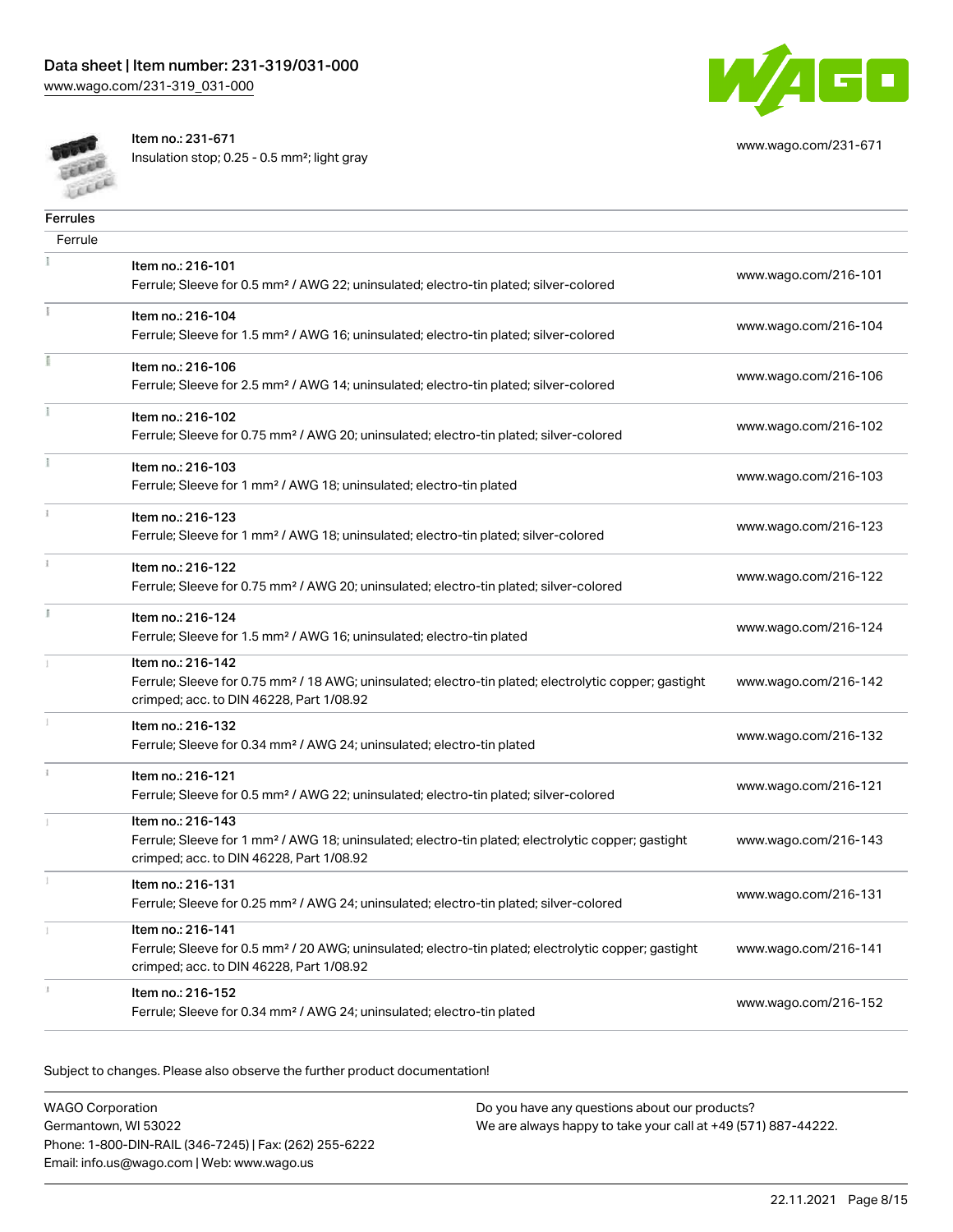## Data sheet | Item number: 231-319/031-000

[www.wago.com/231-319\\_031-000](http://www.wago.com/231-319_031-000)



|   | Item no.: 216-203<br>Ferrule; Sleeve for 1 mm <sup>2</sup> / AWG 18; insulated; electro-tin plated; red                                                                                                 | www.wago.com/216-203 |
|---|---------------------------------------------------------------------------------------------------------------------------------------------------------------------------------------------------------|----------------------|
|   | Item no.: 216-202<br>Ferrule; Sleeve for 0.75 mm <sup>2</sup> / 18 AWG; insulated; electro-tin plated; gray                                                                                             | www.wago.com/216-202 |
|   | Item no.: 216-151<br>Ferrule; Sleeve for 0.25 mm <sup>2</sup> / AWG 24; uninsulated; electro-tin plated                                                                                                 | www.wago.com/216-151 |
|   | Item no.: 216-204<br>Ferrule; Sleeve for 1.5 mm <sup>2</sup> / AWG 16; insulated; electro-tin plated; black                                                                                             | www.wago.com/216-204 |
|   | Item no.: 216-144<br>Ferrule; Sleeve for 1.5 mm <sup>2</sup> / AWG 16; uninsulated; electro-tin plated; electrolytic copper; gastight<br>crimped; acc. to DIN 46228, Part 1/08.92; silver-colored       | www.wago.com/216-144 |
|   | Item no.: 216-201<br>Ferrule; Sleeve for 0.5 mm <sup>2</sup> / 20 AWG; insulated; electro-tin plated; white                                                                                             | www.wago.com/216-201 |
|   | Item no.: 216-223<br>Ferrule; Sleeve for 1 mm <sup>2</sup> / AWG 18; insulated; electro-tin plated; red                                                                                                 | www.wago.com/216-223 |
|   | Item no.: 216-241<br>Ferrule; Sleeve for 0.5 mm <sup>2</sup> / 20 AWG; insulated; electro-tin plated; electrolytic copper; gastight<br>crimped; acc. to DIN 46228, Part 4/09.90; white                  | www.wago.com/216-241 |
|   | Item no.: 216-242<br>Ferrule; Sleeve for 0.75 mm <sup>2</sup> / 18 AWG; insulated; electro-tin plated; electrolytic copper; gastight<br>crimped; acc. to DIN 46228, Part 4/09.90; gray                  | www.wago.com/216-242 |
|   | Item no.: 216-222<br>Ferrule; Sleeve for 0.75 mm <sup>2</sup> / 18 AWG; insulated; electro-tin plated; gray                                                                                             | www.wago.com/216-222 |
|   | Item no.: 216-221<br>Ferrule; Sleeve for 0.5 mm <sup>2</sup> / 20 AWG; insulated; electro-tin plated; white                                                                                             | www.wago.com/216-221 |
|   | Item no.: 216-224<br>Ferrule; Sleeve for 1.5 mm <sup>2</sup> / AWG 16; insulated; electro-tin plated; black                                                                                             | www.wago.com/216-224 |
|   | Item no.: 216-243<br>Ferrule; Sleeve for 1 mm <sup>2</sup> / AWG 18; insulated; electro-tin plated; electrolytic copper; gastight crimped; www.wago.com/216-243<br>acc. to DIN 46228, Part 4/09.90; red |                      |
|   | Item no.: 216-244<br>Ferrule; Sleeve for 1.5 mm <sup>2</sup> / AWG 16; insulated; electro-tin plated; electrolytic copper; gastight<br>crimped; acc. to DIN 46228, Part 4/09.90; black                  | www.wago.com/216-244 |
|   | Item no.: 216-263<br>Ferrule; Sleeve for 1 mm <sup>2</sup> / AWG 18; insulated; electro-tin plated; electrolytic copper; gastight crimped; www.wago.com/216-263<br>acc. to DIN 46228, Part 4/09.90; red |                      |
| 1 | Item no.: 216-264<br>Ferrule; Sleeve for 1.5 mm <sup>2</sup> / AWG 16; insulated; electro-tin plated; electrolytic copper; gastight<br>crimped; acc. to DIN 46228, Part 4/09.90; black                  | www.wago.com/216-264 |
|   | Item no.: 216-284<br>Ferrule; Sleeve for 1.5 mm <sup>2</sup> / AWG 16; insulated; electro-tin plated; electrolytic copper; gastight<br>crimped; acc. to DIN 46228, Part 4/09.90; black                  | www.wago.com/216-284 |

Subject to changes. Please also observe the further product documentation!

WAGO Corporation Germantown, WI 53022 Phone: 1-800-DIN-RAIL (346-7245) | Fax: (262) 255-6222 Email: info.us@wago.com | Web: www.wago.us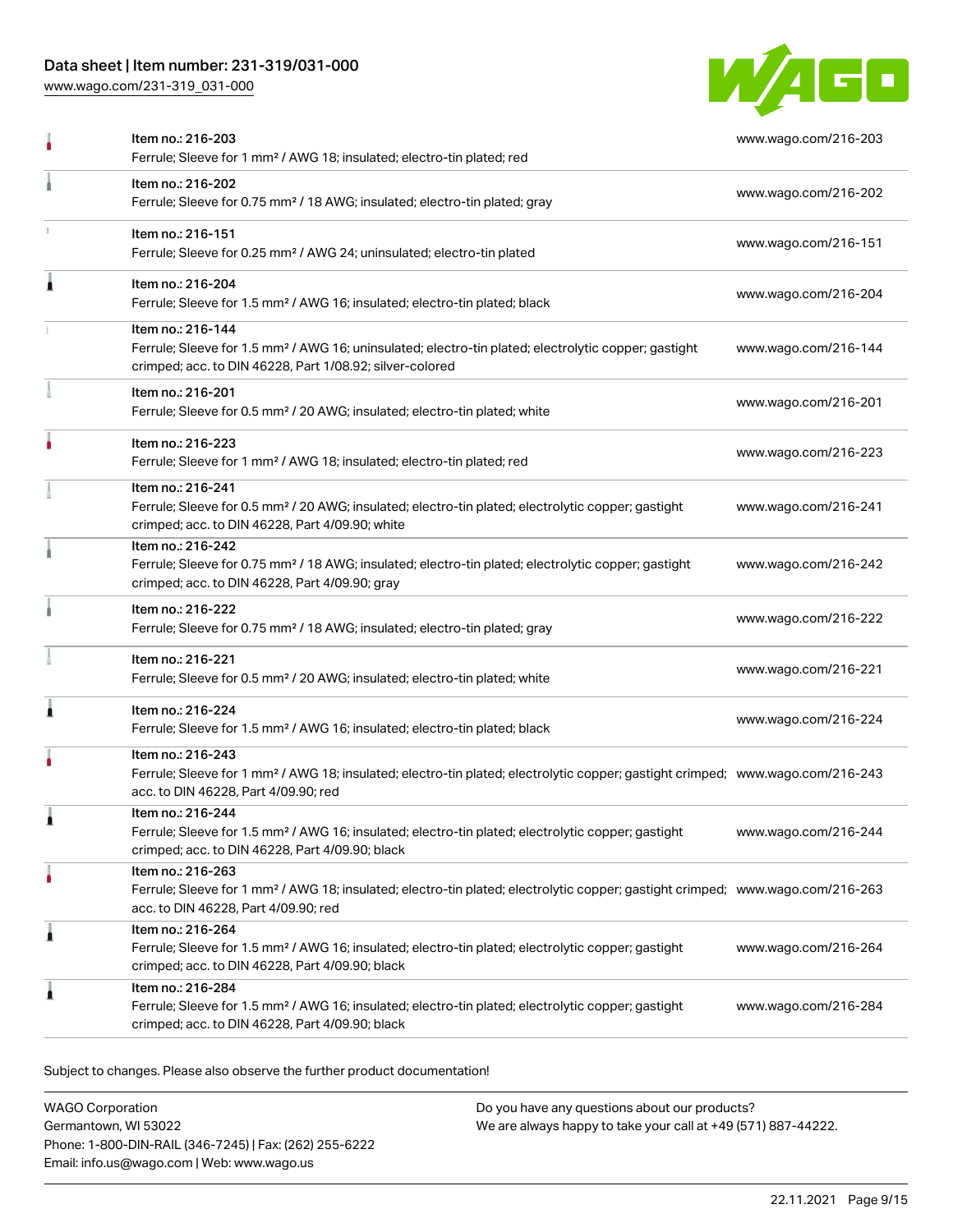## Data sheet | Item number: 231-319/031-000

[www.wago.com/231-319\\_031-000](http://www.wago.com/231-319_031-000)



|                | Item no.: 216-262<br>Ferrule; Sleeve for 0.75 mm <sup>2</sup> / 18 AWG; insulated; electro-tin plated; electrolytic copper; gastight<br>crimped; acc. to DIN 46228, Part 4/09.90; gray | www.wago.com/216-262 |
|----------------|----------------------------------------------------------------------------------------------------------------------------------------------------------------------------------------|----------------------|
|                | Item no.: 216-301<br>Ferrule; Sleeve for 0.25 mm <sup>2</sup> / AWG 24; insulated; electro-tin plated; yellow                                                                          | www.wago.com/216-301 |
|                | Item no.: 216-321<br>Ferrule; Sleeve for 0.25 mm <sup>2</sup> / AWG 24; insulated; electro-tin plated; yellow                                                                          | www.wago.com/216-321 |
|                | Item no.: 216-322<br>Ferrule; Sleeve for 0.34 mm <sup>2</sup> / 22 AWG; insulated; electro-tin plated; green                                                                           | www.wago.com/216-322 |
|                | Item no.: 216-302<br>Ferrule; Sleeve for 0.34 mm <sup>2</sup> / 22 AWG; insulated; electro-tin plated; light turquoise                                                                 | www.wago.com/216-302 |
| Jumpers        |                                                                                                                                                                                        |                      |
| Jumper         |                                                                                                                                                                                        |                      |
|                | Item no.: 231-905<br>Jumper; for conductor entry; 5-way; insulated; gray                                                                                                               | www.wago.com/231-905 |
|                | Item no.: 231-903<br>Jumper; for conductor entry; 3-way; insulated; gray                                                                                                               | www.wago.com/231-903 |
|                | Item no.: 231-907<br>Jumper; for conductor entry; 7-way; insulated; gray                                                                                                               | www.wago.com/231-907 |
|                | Item no.: 231-910<br>Jumper; for conductor entry; 10-way; insulated; gray                                                                                                              | www.wago.com/231-910 |
|                | Item no.: 231-902<br>Jumper; for conductor entry; 2-way; insulated; gray                                                                                                               | www.wago.com/231-902 |
| Tools          |                                                                                                                                                                                        |                      |
| Operating tool |                                                                                                                                                                                        |                      |
|                | Item no.: 209-130<br>Operating tool; suitable for 264, 280 and 281 Series; 1-way; of insulating material; white                                                                        | www.wago.com/209-130 |
|                | Item no.: 209-132<br>Operating tool; for connecting comb-style jumper bar; 2-way; of insulating material                                                                               | www.wago.com/209-132 |
|                | Item no.: 231-159<br>Operating tool; natural                                                                                                                                           | www.wago.com/231-159 |
|                | Item no.: 231-231<br>Combination operating tool; red                                                                                                                                   | www.wago.com/231-231 |
|                | Item no.: 210-657<br>Operating tool; Blade: 3.5 x 0.5 mm; with a partially insulated shaft; short; multicoloured                                                                       | www.wago.com/210-657 |
|                | Item no.: 210-720<br>Operating tool; Blade: 3.5 x 0.5 mm; with a partially insulated shaft; multicoloured                                                                              | www.wago.com/210-720 |

WAGO Corporation Germantown, WI 53022 Phone: 1-800-DIN-RAIL (346-7245) | Fax: (262) 255-6222 Email: info.us@wago.com | Web: www.wago.us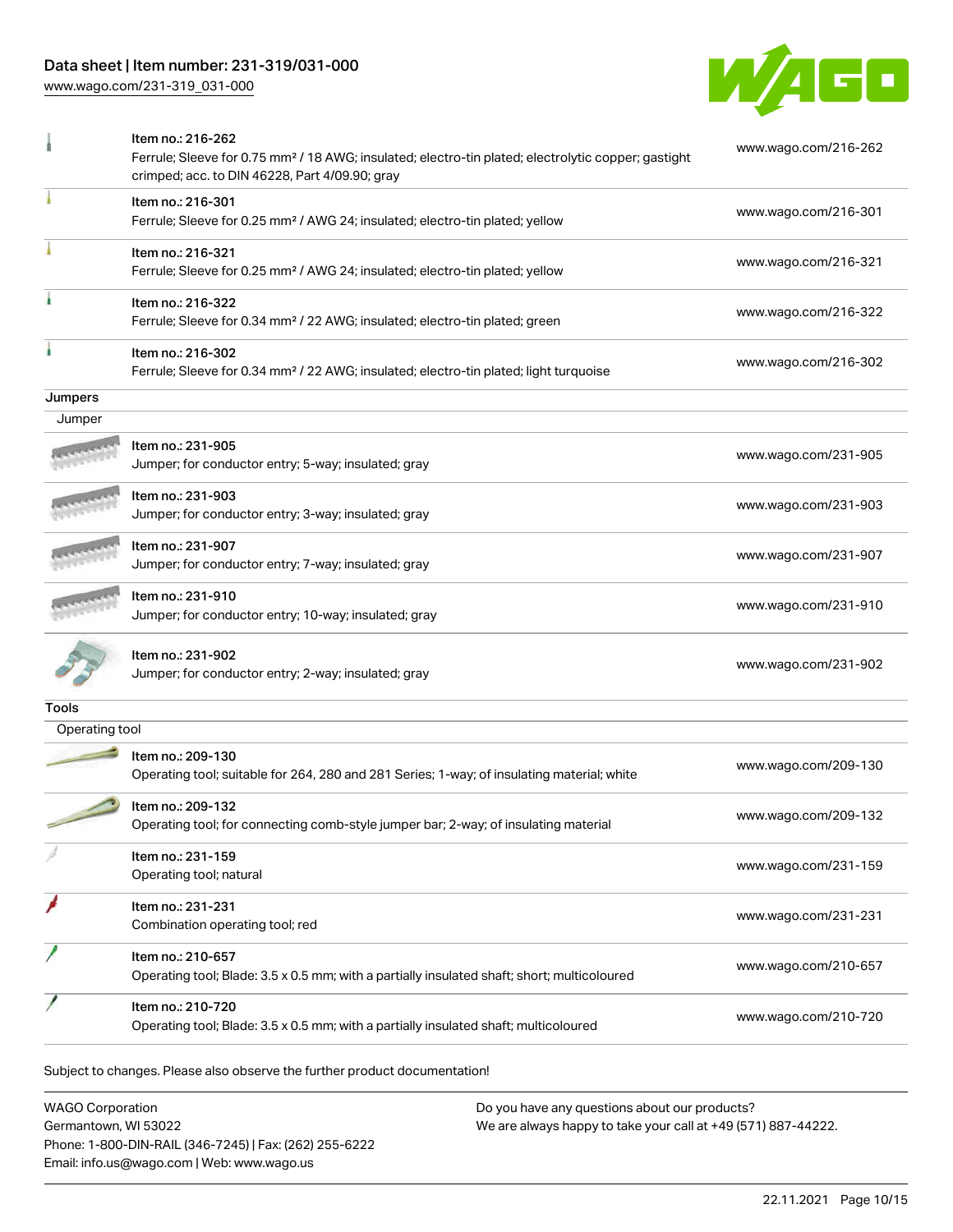

|                      | Item no.: 231-131<br>Operating tool; made of insulating material; 1-way; loose; white | www.wago.com/231-131 |
|----------------------|---------------------------------------------------------------------------------------|----------------------|
|                      | Item no.: 231-291<br>Operating tool; made of insulating material; 1-way; loose; red   | www.wago.com/231-291 |
|                      | Item no.: 280-432<br>Operating tool; made of insulating material; 2-way; white        | www.wago.com/280-432 |
|                      | Item no.: 280-434<br>Operating tool; made of insulating material; 4-way               | www.wago.com/280-434 |
|                      | Item no.: 280-437<br>Operating tool; made of insulating material; 7-way               | www.wago.com/280-437 |
|                      | Item no.: 280-440<br>Operating tool; made of insulating material; 10-way              | www.wago.com/280-440 |
|                      | Item no.: 280-435<br>Operating tool; made of insulating material; 5-way; gray         | www.wago.com/280-435 |
|                      | Item no.: 280-436<br>Operating tool; made of insulating material; 6-way               | www.wago.com/280-436 |
|                      | Item no.: 280-438<br>Operating tool; made of insulating material; 8-way               | www.wago.com/280-438 |
|                      | Item no.: 280-433<br>Operating tool; made of insulating material; 3-way               | www.wago.com/280-433 |
| Mounting             |                                                                                       |                      |
| Mounting accessories |                                                                                       |                      |
|                      | Item no.: 209-147<br>Self-tapping screw                                               | www.wago.com/209-147 |
|                      | Item no.: 231-194<br>Self-tapping screw; B 2.2x13, fixing hole 1.8 mm Ø               | www.wago.com/231-194 |
|                      | Item no.: 231-195<br>Screw with nut; M2x12; for fixing element                        | www.wago.com/231-195 |
|                      | Item no.: 231-295<br>Screw with nut                                                   | www.wago.com/231-295 |

## Downloads Documentation

#### Additional Information

Subject to changes. Please also observe the further product documentation!

WAGO Corporation Germantown, WI 53022 Phone: 1-800-DIN-RAIL (346-7245) | Fax: (262) 255-6222 Email: info.us@wago.com | Web: www.wago.us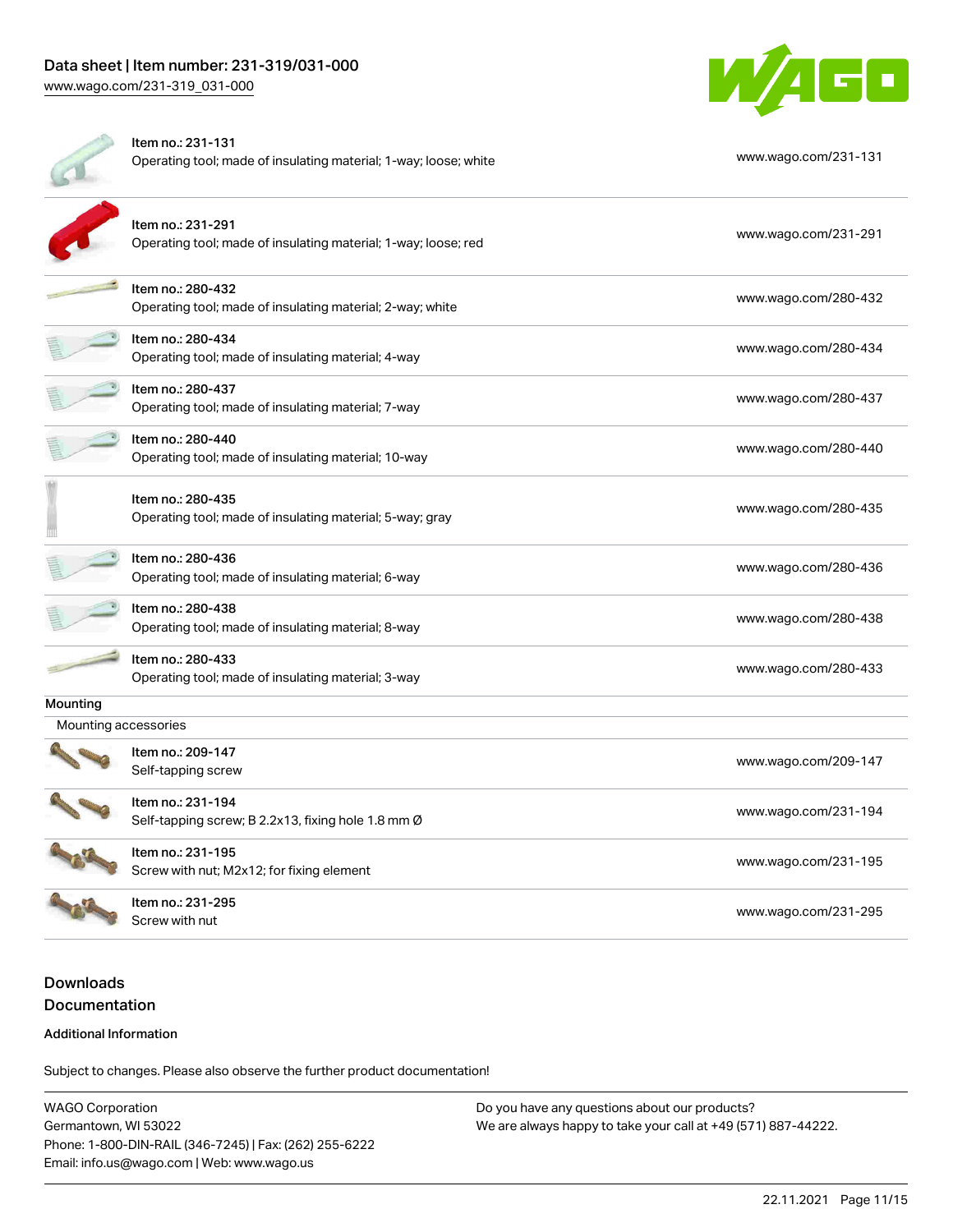

| Technical explanations                                                                                                                            | 2019 Apr 3 | pdf<br>2.0 MB | Download |
|---------------------------------------------------------------------------------------------------------------------------------------------------|------------|---------------|----------|
|                                                                                                                                                   |            |               |          |
| <b>CAD files</b>                                                                                                                                  |            |               |          |
| <b>CAD</b> data                                                                                                                                   |            |               |          |
| 2D/3D Models 231-319/031-000                                                                                                                      |            | <b>URL</b>    | Download |
| CAE data                                                                                                                                          |            |               |          |
| EPLAN Data Portal 231-319/031-000                                                                                                                 |            | <b>URL</b>    | Download |
| ZUKEN Portal 231-319/031-000                                                                                                                      |            | <b>URL</b>    | Download |
| EPLAN Data Portal 231-319/031-000                                                                                                                 |            | <b>URL</b>    | Download |
|                                                                                                                                                   |            |               |          |
| <b>Environmental Product Compliance</b>                                                                                                           |            |               |          |
| <b>Compliance Search</b>                                                                                                                          |            |               |          |
| Environmental Product Compliance 231-319/031-000                                                                                                  |            | <b>URL</b>    | Download |
| 1-conductor female connector; CAGE CLAMP®; 2.5 mm <sup>2</sup> ; Pin spacing 5.08 mm; 19-<br>pole; clamping collar; 2,50 mm <sup>2</sup> ; orange |            |               |          |

#### Installation Notes

Female connectors with mounting flanges can be used as PCB through-panel connectors – conductor termination parallel to CAGE CLAMP® actuation.

Subject to changes. Please also observe the further product documentation!

WAGO Corporation Germantown, WI 53022 Phone: 1-800-DIN-RAIL (346-7245) | Fax: (262) 255-6222 Email: info.us@wago.com | Web: www.wago.us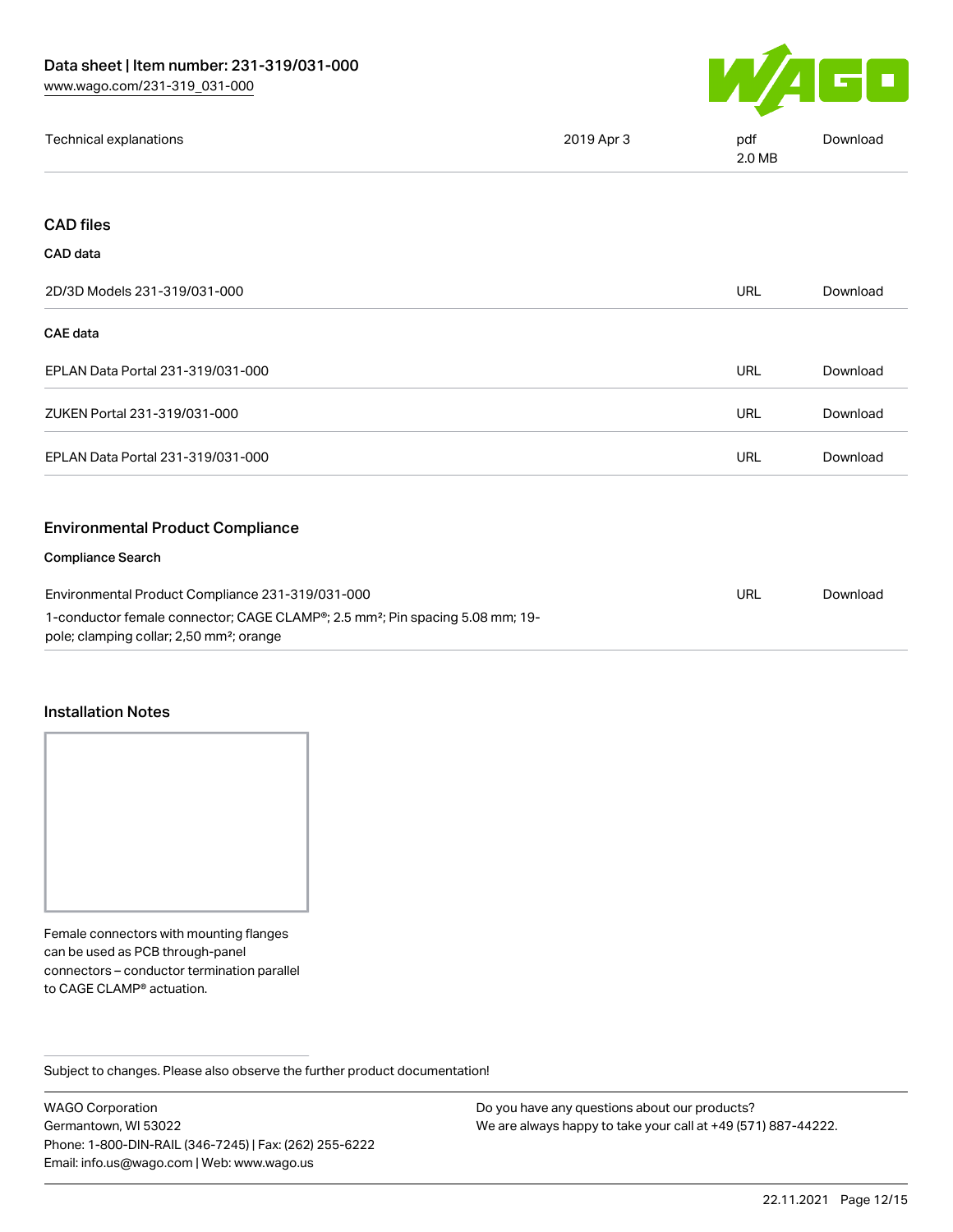

PCB female connectors with mounting flanges can be used as through-panel connectors for external wiring.

16-pole female connector with mounting flanges in a 19" rack – conductor termination parallel to CAGE CLAMP® actuation



Inserting a conductor via 3.5 mm screwdriver – CAGE CLAMP® actuation parallel to conductor entry.



Inserting a conductor via 3.5 mm screwdriver – CAGE CLAMP® actuation perpendicular to conductor entry.



Inserting a conductor into CAGE CLAMP® unit via operating lever (231-291).

Subject to changes. Please also observe the further product documentation!

WAGO Corporation Germantown, WI 53022 Phone: 1-800-DIN-RAIL (346-7245) | Fax: (262) 255-6222 Email: info.us@wago.com | Web: www.wago.us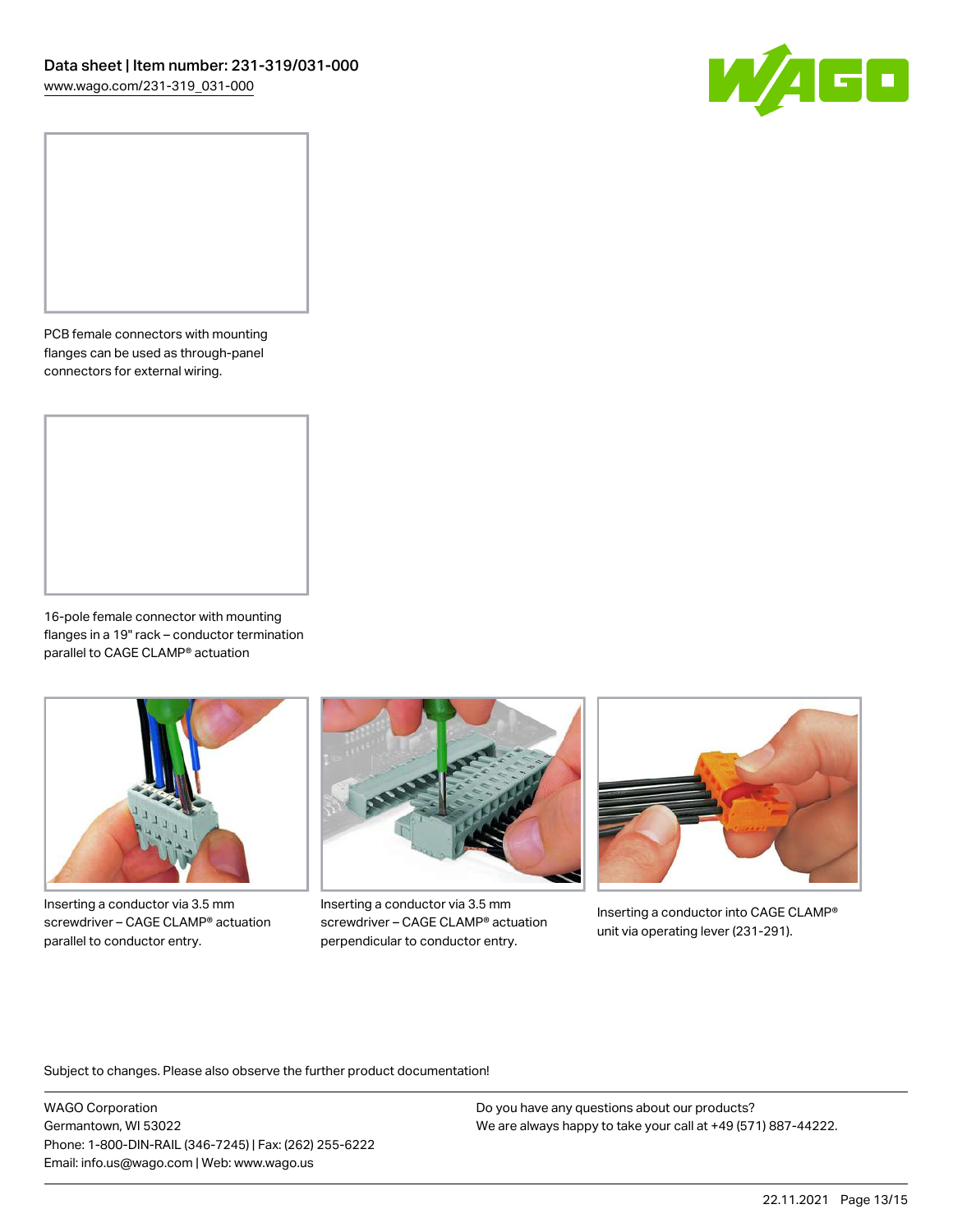



Inserting a conductor via operating tool.



Coding a female connector by removing coding finger(s).



Testing – female connector with CAGE CLAMP®

Integrated test ports for testing perpendicular to conductor entry via 2 or 2.3 mm Ø test plug

#### Installation

Subject to changes. Please also observe the further product documentation!

WAGO Corporation Germantown, WI 53022 Phone: 1-800-DIN-RAIL (346-7245) | Fax: (262) 255-6222 Email: info.us@wago.com | Web: www.wago.us